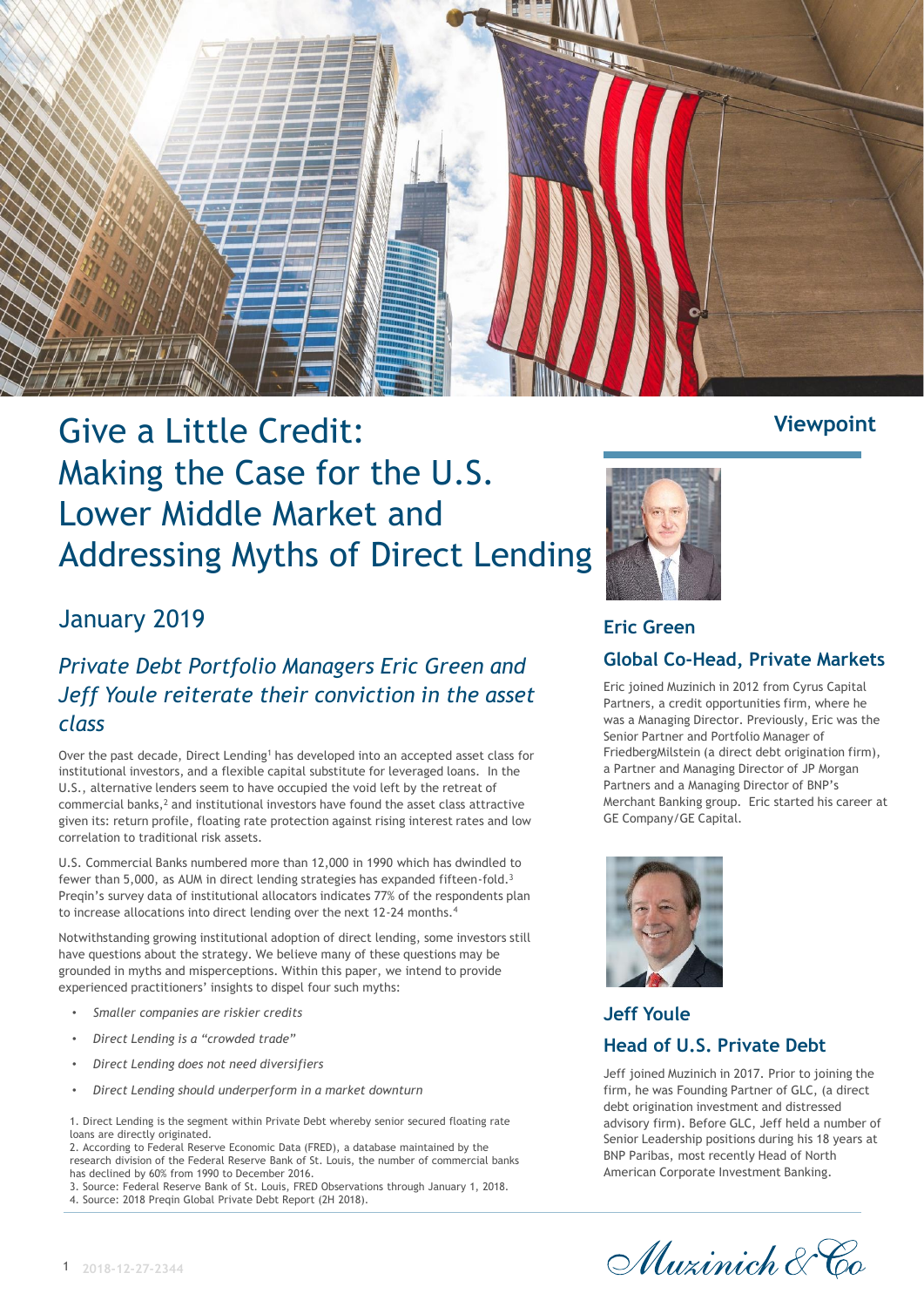## 1) Smaller companies are riskier credits:

Smaller companies have actually delivered higher and more stable revenue growth than the S&P 500, according to data from the National Center for the Middle Market.

### Fig. 1 – Revenue Growth – Past 12 Months



Source: National Center for the Middle Market – "Current Middle Market Trends". Data as of September 30, 2018. The National Center for the Middle Market's definition of the middle market is any company between \$10mm- \$1bn in annual revenues. [Survey](https://www.middlemarketcenter.org/performance-data-on-the-middle-market) is completed quarterly.

Further, an often-cited study from Moody's "RiskCalc" observes a limited relationship between size of a borrower and its likelihood of default. This study, summarized in Figure 2, notes that the single most important predictor of default is the financial leverage of a company's balance sheet – not the size of the company.



## Fig. 2 – Relationship: Factors Relating to Risk of Default

years of private firm data including 110,000 financial statements, 25,000 firms, and 1,600 defaults. Size of company is measured in total assets.

Supporting the above, SPP, a middle market corporate finance firm, provides market data (see Figure 3) which evidences that smaller sized companies have historically employed materially lower levels of leverage than larger companies. In fact, debt to EBITDA levels between December 2014 and September 2018 show on average 1.0x lower for companies generating EBITDA less than \$20M. Our Private Debt team has observed a similar pattern, with leverage levels of 4.0x and below within our lower middle market segment.

## The Myths Fig. 3 – Historical Total Leverage



 $E$ EBITDA < \$20m  $E$ EBITDA > \$20m

Source: SPP's "Middle Market Leverage Cash Flow Market at a Glance 2018". Data as of September 30, 2018. Most recent data available.

#### 2) Direct Lending is a "crowded trade":

Similar to private equity, private debt can be broken into three distinct segments: Upper Middle Market, Middle Market, and Lower Middle Market.<sup>5</sup> We believe it is paramount to appreciate the differences across these market segments. As institutional allocations to direct lending continue to grow, investors appear to be taking note of the increasing amount of dry powder raised.

Our analysis, shown below in Figure 4, illustrates that more than 70% of the capital raised over the last five years is set to be deployed in lending to the U.S. Upper/Middle Market. However, these two segments represent only 11% of the total direct lending market, comprised of more than 200,000 businesses. This concentration in the Upper/Middle Market is even more pronounced when one considers that a substantive majority of this capital is dedicated to financing private equity transactions.<sup>6</sup> This has resulted in competitive pressures on leverage, pricing, and deal terms, which have been broadly reported by the financial press.

#### Fig. 4 – Middle Market Opportunity



Source: (a) SOI Tax Statistics 2013 IRS Corporate Complete Report (Table 5). (b) Preqin Private Debt data for Direct Lending and Mezzanine funds between 2013-2017. Updated annually. Most recent data available used. (c) Based on Muzinich estimates; funds targeting companies with EBITDA > \$25+ Million. Please see Important Information at the end of this document regarding forward looking statements.

5. The Upper Middle Market includes firms that earn gross revenues of \$500mm to \$1bn. The Lower Middle Market consists of firms with an annual gross revenue of \$5mm to \$50mm, and the Middle Market holds the firms in the middle of these two segments. 6. Source: Wells Fargo, Preqin and Muzinich analysis.

Muzinich & Co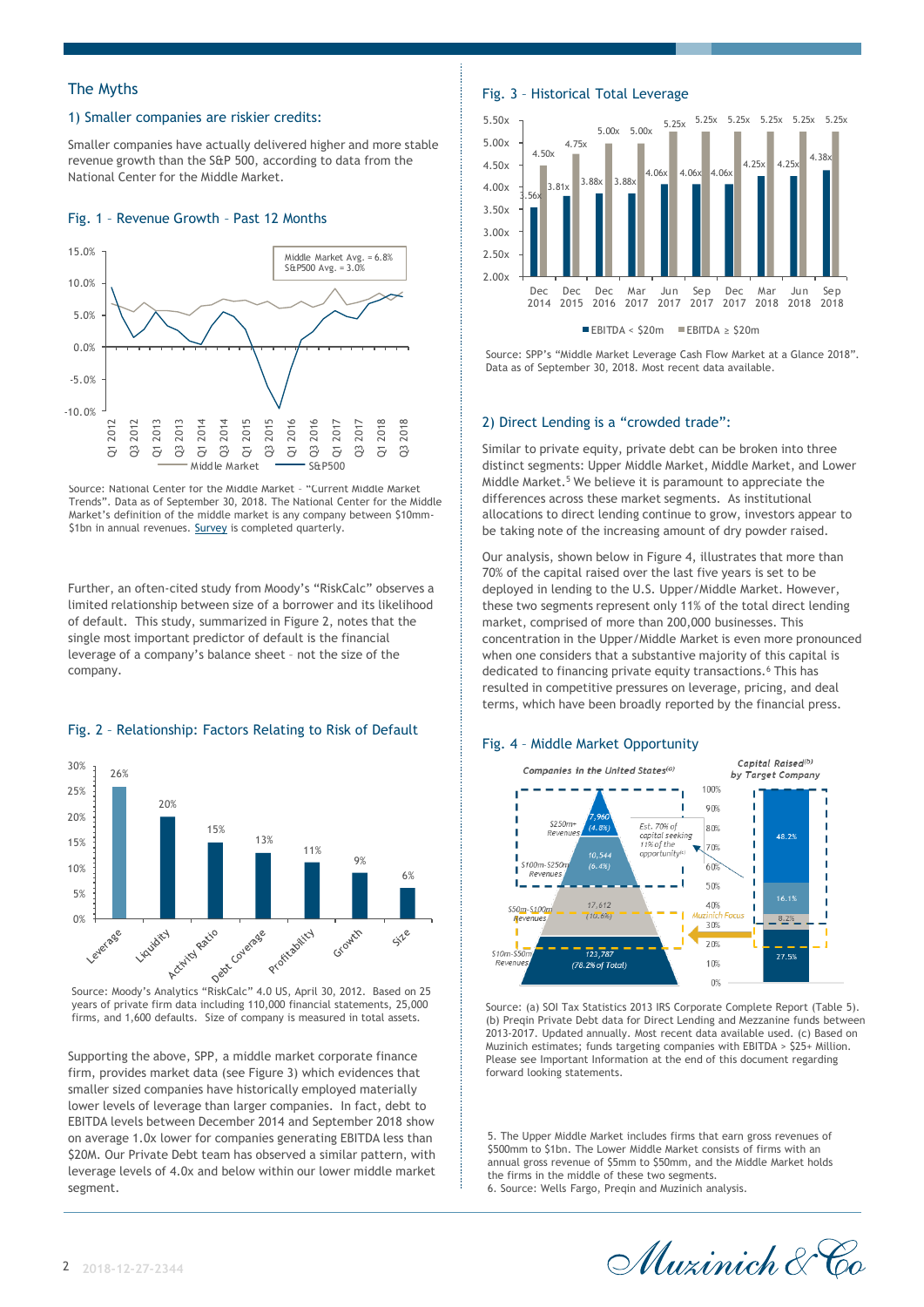However, we believe the Lower Middle Market offers a diverse set of opportunities less served from a lending perspective, and therefore more insulated from many of the challenges impacting the Upper/Middle Market. Further reducing competitive pressures, we have observed a greater percentage of these companies are family- and founder-owned. In our view, accessing this fragmented market requires industry experience, sourcing relationships and a strong reputation for successfully executing transactions. We believe specialization is the key to a successful direct lending business and we remain squarely focused on serving the Lower Middle Market.

### 3) Direct Lending does not need diversifiers:

Modern Portfolio Theory has demonstrated that an investment portfolio's risk adjusted returns may be improved by diversifying amongst (positive expected return) assets and strategies that are not perfectly correlated.<sup>7</sup> This has laid the groundwork for a constantly expanding quest for diversification on the part of most asset owners globally. Diversification objectives are pursued within private markets as well, where a typical private equity portfolio might be sub-allocated amongst: venture, growth, buyout, or distressed, and diversification extended further across vintage, geographic and sector focus, and manager.

As one would expect, the direct lending asset class offers its own continuum of specialist approaches with similar opportunities for diversifying returns. If we consider the discussion regarding market segmentation highlighted in the aforementioned Myth #2, the Lower Middle Market in particular might represent dollar for dollar the most diversifying source of incremental returns for an existing or prospective investor in the asset class.

However, accessing the Lower Middle Market may be difficult for institutional investors due to a trade-off between institutional quality and style purity. In our view, many Lower Middle Market specialists are smaller-sized and regionally focused, lacking the infrastructure and credit underwriting capabilities required to meet institutional due diligence standards. On the other hand, for those managers who have achieved scale and developed an institutional quality platform, their success and asset growth may often necessitate a style drift towards larger funds and loan sizes (as they seek to raise even larger funds).

#### 4) Direct Lending underperforms in market downturns:

Most every investment strategy has an explicit or implicit linkage to the global economic cycle. Direct Lending is no different but, in our experience, represents an asset class that, if managed skillfully, is an all-weather strategy. In fact, the Cliffwater Direct Lending index demonstrates a more stable, lower volatility pattern of returns during the Global Financial Crisis of 2007-2008 and just after (per Figure 5), relative to traditional asset classes.

8. S&P/LSTA Leveraged Loan Index – The S&P/LSTA Leveraged Loan Index is a market value-weighted index designed to measure the performance of the US leveraged loan market based upon market weightings, spreads and interest payments. JUC4 - The ICE BofA ML BB-B US Cash Pay High Yield Constrained Index contains all securities in the ICE BofA ML US Cash Pay High Yield Index (J0A0) rated BB1 through B3, based on an average of Moody's, S&P and Fitch, but caps issuer exposure at 2%. S&P 500 - The Standard & Poor's 500 Index is an index of 500 stocks seen as a leading indicator of U.S. equities and a reflection of the performance of the large cap universe, made up of companies selected by economists. 9. All information as of November 30, 2018.

10. Source: Muzinich & Co. Views and opinions are for information purposes only, not to be construed as investment advice.

## Fig. 5 – Drawdown Percentage: Cliffwater Private Debt Index versus Bank Loans, High Yield & S&P500



Source: Cliffwater Private Debt Index. Data is from 2007-2012. Past performance is not indicative of future results. Please refer to footnote 8 for Index Definitions.

Our team members have been lending across multiple cycles dating back to the 1980's enabling a comprehensive understanding of the expected returns relative to a fundamental analysis of the key risk metrics for a given loan (leverage, security, covenants, priority, etc.).

## Fig. 6 – Discipline Across the Cycle



Source: Muzinich opinion.

In summary, we believe the niche of direct lending to U.S. Lower Middle Market companies may offer investors a particularly attractive risk / return profile in a market with a broad opportunity set, high barriers to entry and therefore less competition and pricing pressure, strong lender covenants, and a greater opportunity to offer value-added by structuring non-standard deals.

#### *Muzinich & Co. is a \$32 billion global investment manager, specializing in public and private corporate credit. Established in 1988 and headquartered in New York City, our firm has 9 additional offices throughout Europe and Asia.*

*Our Global Private Debt platform consists of 27 people and \$1.6 billion of committed capital.<sup>9</sup> We have five existing strategies covering Pan-Europe, 4 individual European countries and we plan to expand into the US during the first part of 2019. Our dedicated team of investment professionals is tasked with origination and underwriting. We remain tightly tied to our investments throughout their lifecycles. Because we value deep specialization, we focus on leveraging our global scale horizontally across geographies rather than vertically with different market targets and loan sizes. Our team members are experts on investing in the lower middle market, where there are less competitive dynamics and a larger selection of opportunities.<sup>10</sup>*



<sup>7.</sup> Modern Portfolio Theory is a theory constructed by Harry Markowitz. He discusses his hypothesis in "Portfolio Selection," published in the *Journal of Finance* in 1952.